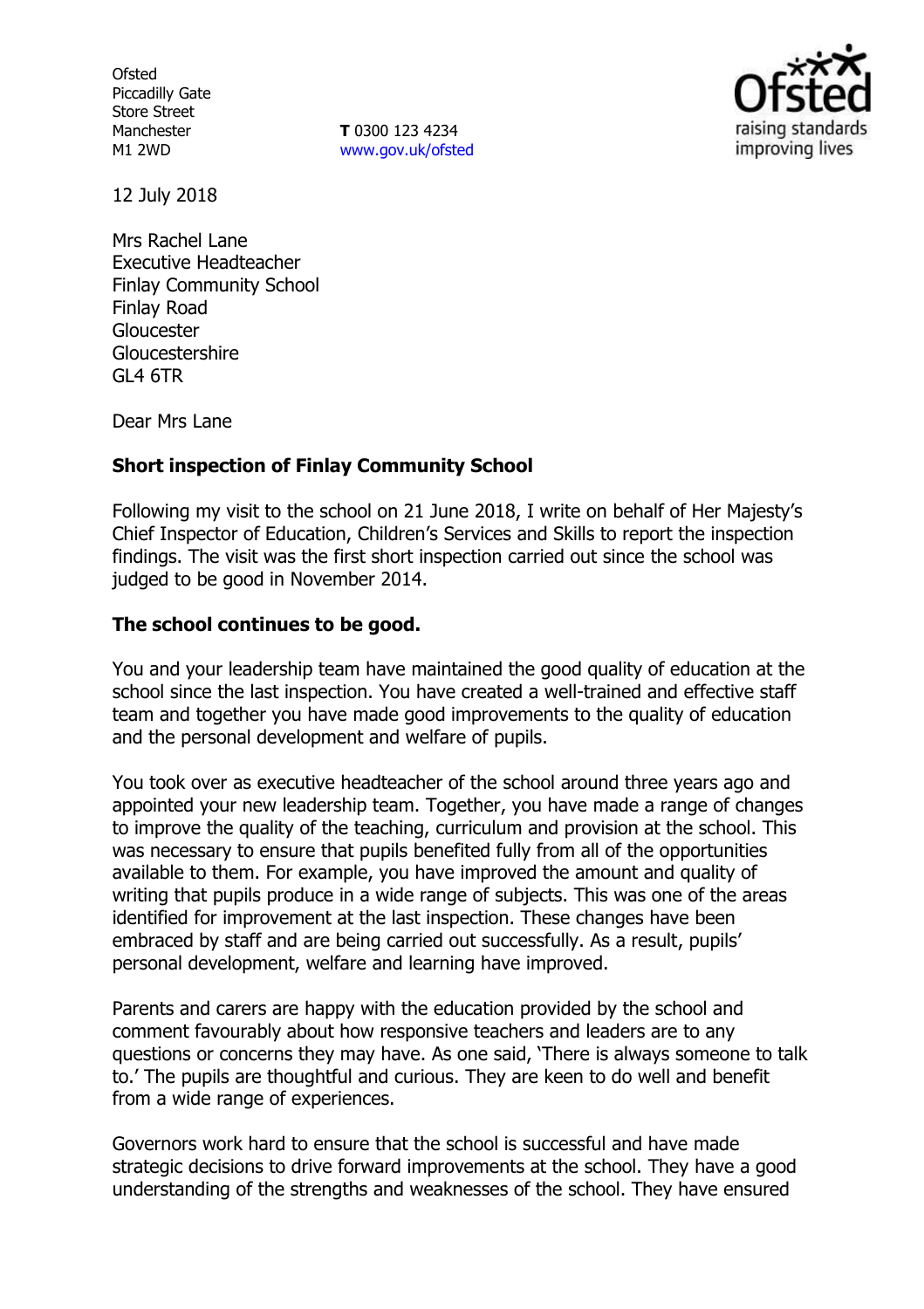

that the school budget is used successfully to improve the education that pupils receive.

# **Safeguarding is effective**

You and your leadership team are absolutely committed to the safety and welfare of pupils. Together with the governors, you have strengthened arrangements to safeguard pupils and employed additional staff to support the welfare of children. You and your senior team have ensured that all safeguarding arrangements are fit for purpose. Records are detailed and of high quality. The arrangements for checking the suitability of staff to work with children meet requirements.

All staff have had recent and relevant training about how to keep children safe. School leaders ensure that this training is refreshed regularly and all new staff receive this prior to starting work. Governors' training is also up to date.

Children are taught how to keep safe through a range of lessons, assemblies and school trips. They are taught about online safety, fire and road safety, and a variety of other aspects of staying safe. They are confident that they have someone they could tell if they had any concerns. As a result of this, and the calm, ordered environment in the school, children feel safe. Parents and governors are confident that they are justified in this.

## **Inspection findings**

- The first line of enquiry was to examine how you are ensuring that all children have the best possible start to school so that they learn well. In the past, outcomes at the end of the Reception Year have been low. Improvements were made last year. However, they were still not as strong as they could be.
- $\blacksquare$  To address this, the early years team has made effective changes to the way that it plans learning. This enables members of staff to identify and address gaps in children's understanding. They have introduced a more practical approach in mathematics. This is helping the children to understand better and to develop a wider mathematical vocabulary.
- You have employed additional staff to work with pupils who may be experiencing difficulties. There is a particular focus on supporting the pastoral needs of younger children. Teachers have also changed the way that they communicate with teaching assistants to ensure that all staff have a precise understanding of what to do to support each pupil effectively.
- Teaching staff in Reception are improving the way that they communicate with parents so that parents can be more involved in their children's learning. For example, parents contribute to an electronic system for recording progress which is shared between home and school.
- As a result of all these actions, children are making much better progress in the Reception class from their individual starting points.
- The second line of enguiry was to explore how well you and your leaders are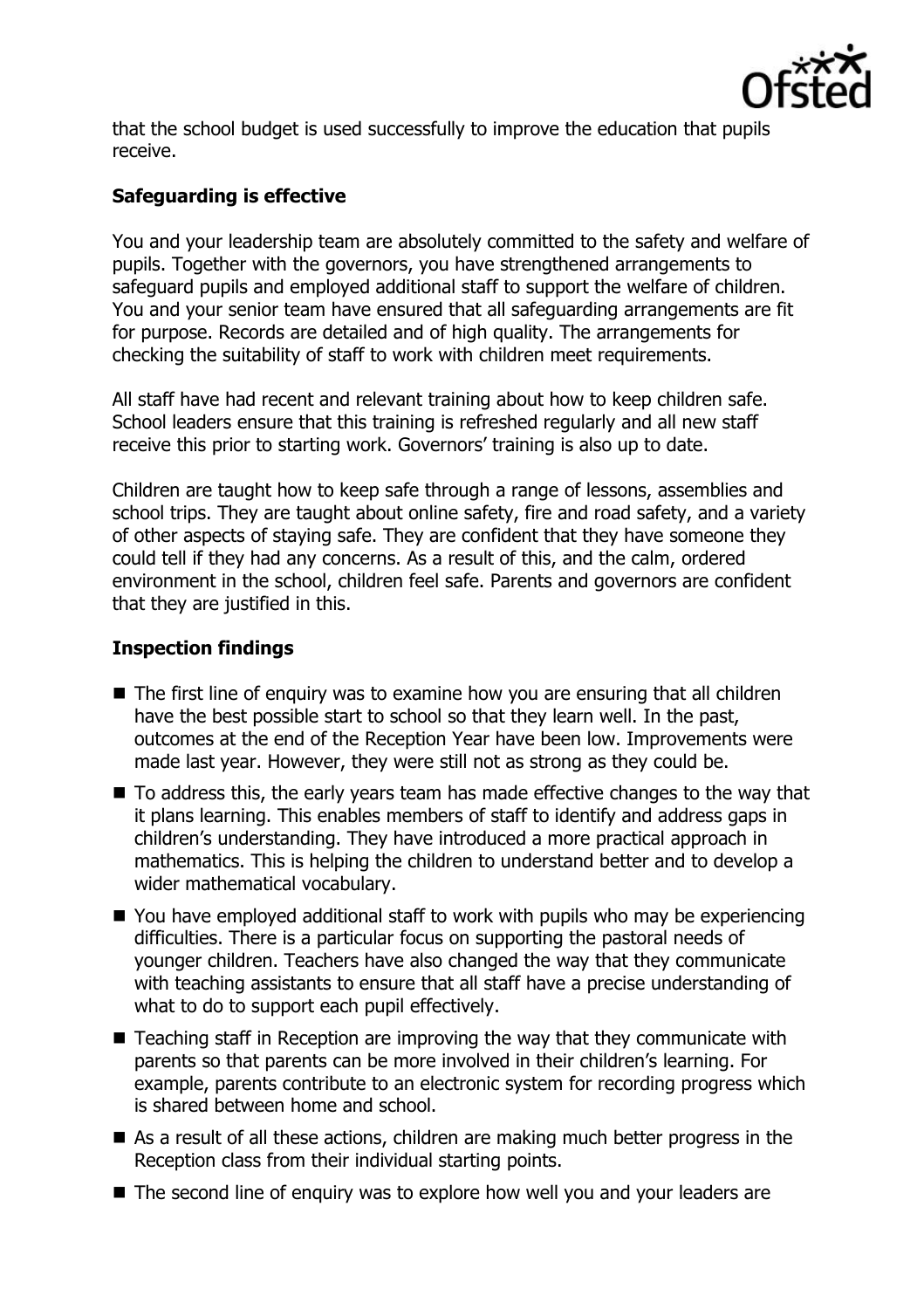

improving the progress of all pupils in key stage 2, especially for the most able. In the past, progress has been slow.

- In particular, we considered the actions you and your teachers have taken to improve pupils' ability to write at length and spell correctly. The new approach you and your staff have taken is helping the pupils to learn to spell better. You have also changed the way that writing is taught, ensuring that pupils are given many more opportunities to practise their writing skills. This has raised the expectations of the amount and quality of writing that pupils can produce.
- Evidence from pupils' current workbooks, coupled with standardised assessments and end-of-key-stage national tests, demonstrates that progress is much stronger now in reading, writing and mathematics. However, the new approaches to spelling and writing are not used effectively in all subjects. This means that pupils do not become sufficiently able to spell and understand subject-specific vocabulary in wider curriculum areas.
- The final line of enquiry examined how well leaders were improving pupils' behaviour. Teachers ensure that classrooms are provided with displays and learning resources that build pupils' independence. Following training, teachers now plan work that is more precisely linked to pupils' abilities. This has been successfully rectified since the previous inspection, when it was highlighted as an area for the school to develop. Together, these approaches have ensured that pupils, including the most able, are fully focused on their learning and display positive attitudes to learning.
- $\blacksquare$  In the past, the proportion of pupils excluded was higher than levels seen typically, nationally. When you started at the school you worked with senior leaders to change the way that adults tackled poor behaviour. You introduced a simple approach that combined clear consequences for poor behaviour with rewards for good behaviour. This approach has been followed consistently by staff. As a result, pupils understand exactly what will happen if they do not behave well.
- At the same time as you changed the behaviour system, you employed additional staff to work with pupils who were experiencing emotional difficulties in order to help them to be ready to learn. Together, the new system and the additional support have meant that pupils' behaviour has improved and the number of pupils receiving sanctions for poor behaviour has fallen quickly.

## **Next steps for the school**

Leaders and those responsible for governance should ensure that:

 $\blacksquare$  the new approach to improving spelling and writing is implemented across all aspects of the curriculum.

I am copying this letter to the chair of the governing body, the regional schools commissioner and the director of children's services for Gloucestershire. This letter will be published on the Ofsted website.